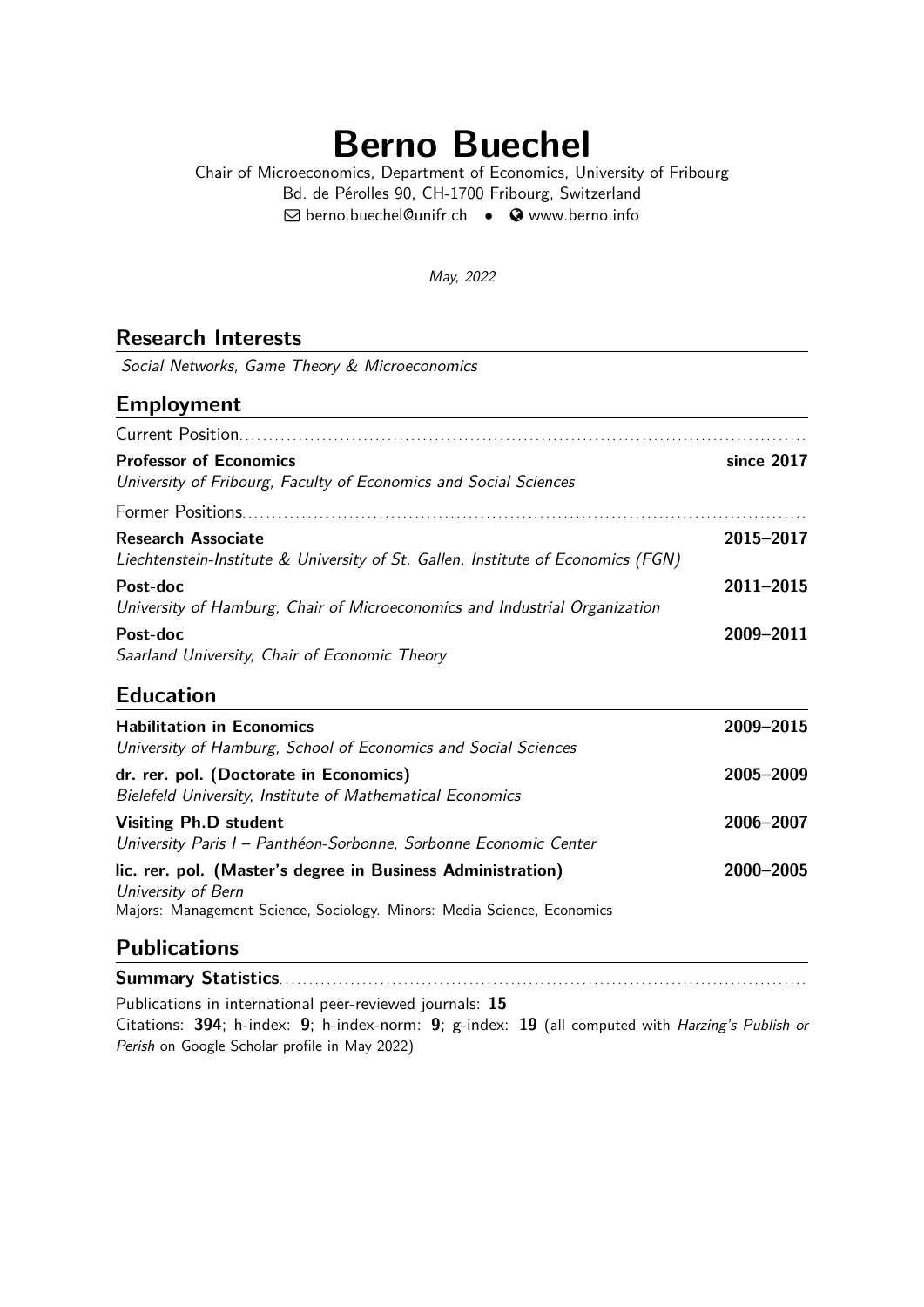**Journal Articles**. . . . . . . . . . . . . . . . . . . . . . . . . . . . . . . . . . . . . . . . . . . . . . . . . . . . . . . . . . . . . . . . . . . . . . . . . . . . . . . . . . . . . . . . . . . . . .

[1] Berno Buechel and Philemon Krähenmann. Fixed price equilibria on peer-to-peer platforms: Lessons from time-based currencies. Journal of Economic Behavior & Organization, 195:335-358, 2022.

[2] Fanyuan Meng, Matus Medo, and Berno Buechel. Whom to trust in a signed network? Optimal solution and two heuristic rules. Information Sciences, 2022.

[3] Berno Buechel, Eberhard Feess, and Gerd Muehlheusser. Optimal law enforcement with sophisticated and naïve offenders. Journal of Economic Behavior & Organization, 177:836-857, 2020.

[4] Berno Buechel and Lydia Mechtenberg. The swing voter's curse in social networks. Games and Economic Behavior, 118:241–268, 2019.

[5] Berno Buechel, Stefan Klößner, Martin Lochmüller, and Heiko Rauhut. The strength of weak leaders: an experiment on social influence and social learning in teams. Experimental Economics, 23(2):259–293, 2019.

[6] Berno Buechel, Lydia Mechtenberg, and Julia Petersen. If I can do it, so can you! Peer effects on perseverance. Journal of Economic Behavior & Organization, 155:301–314, 2018.

[7] Berno Buechel and Gerd Muehlheusser. Black sheep or scapegoats? Implementable monitoring policies under unobservable levels of misbehavior. The Journal of Legal Studies, 45(2):331–366, 2016.

[8] Berno Buechel and Jan F. Klein. Restrictions in spatial competition: The effects on firms and consumers. Homo Oeconomicus - Journal of Behavioral and Institutional Economics, 33(1):157–172, 2016.

[9] Berno Buechel, Eike Emrich, and Stefanie Pohlkamp. Nobody's innocent: the role of customers in the doping dilemma. Journal of Sports Economics, 17(8):767–789, 2016.

[10] Berno Buechel, Tim Hellmann, and Stefan Kloessner. Opinion dynamics and wisdom under conformity. Journal of Economic Dynamics and Control, 52(C):240–257, 2015.

[11] Berno Buechel and Nils Roehl. Robust equilibria in location games. European Journal of Operational Research, 240(2):505–517, 2015.

[12] Berno Buechel, Tim Hellmann, and Michael M. Pichler. The dynamics of continuous cultural traits in social networks. Journal of Economic Theory, 154(C):274–309, 2014.

[13] Berno Buechel. Condorcet winners on median spaces. Social Choice and Welfare, 42(3):735–750, 2014.

[14] Berno Buechel and Vincent Buskens. The dynamics of closeness and betweenness. The Journal of Mathematical Sociology, 37(3):159–191, 2013.

[15] Berno Buechel and Tim Hellmann. Under-connected and over-connected networks: the role of externalities in strategic network formation. Review of Economic Design, 16(1):71–87, 2012.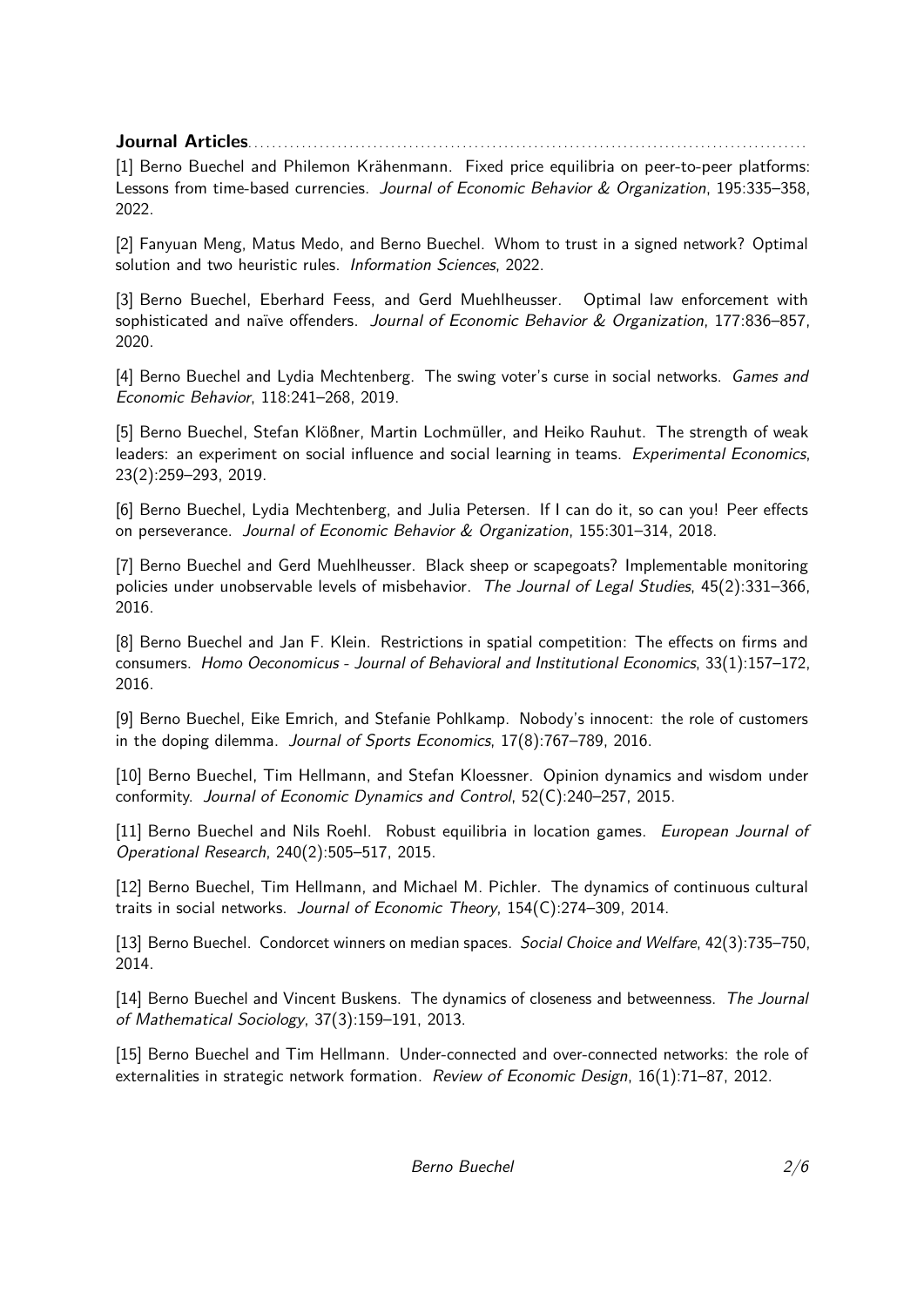### **Contributions to Books**. . . . . . . . . . . . . . . . . . . . . . . . . . . . . . . . . . . . . . . . . . . . . . . . . . . . . . . . . . . . . . . . . . . . . . . . . . . . . . . . . . .

[1] Berno Buechel. Network formation with closeness incentives. In Ahmad K. Naimzada, Silvana Stefani, and Anna Torriero, editors, Networks, Topology and Dynamics, volume 613 of Lecture Notes in Economics and Mathematical Systems, pages 95–109. Springer Berlin Heidelberg, 2009.

[2] Berno Buechel, Thorsten Teichert, and Katja Rost. Netzwerkanwendungen und Soziales Kapital in der Betriebswirtschaftslehre. In Uwe Serdült, editor, Anwendungen sozialer Netzwerkanalyse 2004, volume 3 of Zürcher Politik- & Evaluationsstudien, pages 55–70. Universität Zürich, 2005.

### **Current Working Papers**. . . . . . . . . . . . . . . . . . . . . . . . . . . . . . . . . . . . . . . . . . . . . . . . . . . . . . . . . . . . . . . . . . . . . . . . . . . . . . . . . .

[1] Berno Buechel, Lydia Mechtenberg, and Alexander F. Wagner. When do proxy advisors improve corporate decisions?

[2] Berno Buechel, Stefan Kloessner, Fanyuan Meng, and Anis Nassar. Misinformation due to asymmetric information sharing.

[3] Berno Buechel, Selina Gangl, and Martin Huber. How residence permits affect the labor market attachment of foreign workers: Evidence from a migration lottery in liechtenstein.

(The latest version of each working paper can be found at [www.berno.info.](http://www.berno.info.))

### **Policy Papers** . . . . . . . . . . . . . . . . . . . . . . . . . . . . . . . . . . . . . . . . . . . . . . . . . . . . . . . . . . . . . . . . . . . . . . . . . . . . . . . . . . . . . . . . . . . . . . . .

[1] Andreas Brunhart and Berno Buechel. Das verfügbare Einkommen in Liechtenstein im Vergleich mit der Schweiz. Studie im Auftrag der liechtensteinischen Regierung, 2016.

[2] Andreas Brunhart and Berno Buechel. Ungleichheit in Liechtenstein: Entwicklung bei Vermögen und Einkommen. LI Focus, 3, 2016.

# **Presentations**

**2022**: Seventh Annual Conference on Network Science and Economics, University of Chicago. Research seminars at Central European University (CEU in Vienna), Corvinus University (Budapest), Bielefeld University, and Univeristy of Paris I – Panthéon-Sorbonne (virtual). Jour Fixe of the ZiF research group "Economic and Legal Challenges in the Advent of Smart Products", Center for Interdisciplinary Research, Bielefeld.

**2021**: Networks 2021: A Joint Sunbelt and NetSci Conference. 34th Annual Conference of the European Society for Population Economics (ESPE 2021). Swiss Society of Economics and Statistics (SSES) Annual Congress. Swiss Network on Public Economics. Swiss Finance Institute (SFI) Research Days 2021. (All held virtually.)

**2020**: World Congress of the Econometric Society, Bocconi University (virtual).

**2019**: 34th Annual Congress of the European Economic Association (EEA), Manchester University. Annual Meeting of the Committee for Organizational Economics, Humboldt University, Berlin. Research seminar in Maastricht.

**2018**: Fourth Annual Conference on Network Science and Economics, Vanderbilt University, Nashville. THE PIIK – 3rd Swiss Symposium on Network Science, University of Zurich. 15. Wirtschaftspolitisches Seminar Alpenrhein, Liechtenstein-Institute, Bendern. 7th Workshop on Networks in Economics and Finance, IMT School for Advanced Studies, in Lucca, Italy.

**2017**: 17th Society for the Advancement of Economic Theory (SAET) Conference on Current Trends in Economics, in Faro, Portugal. 22th Coalition Theory Network Workshop, Adam Smith Business School at the University of Glasgow. 12th Workshop on Economic Design and Institutions (WEDI), Université Saint-Louis in Brussels.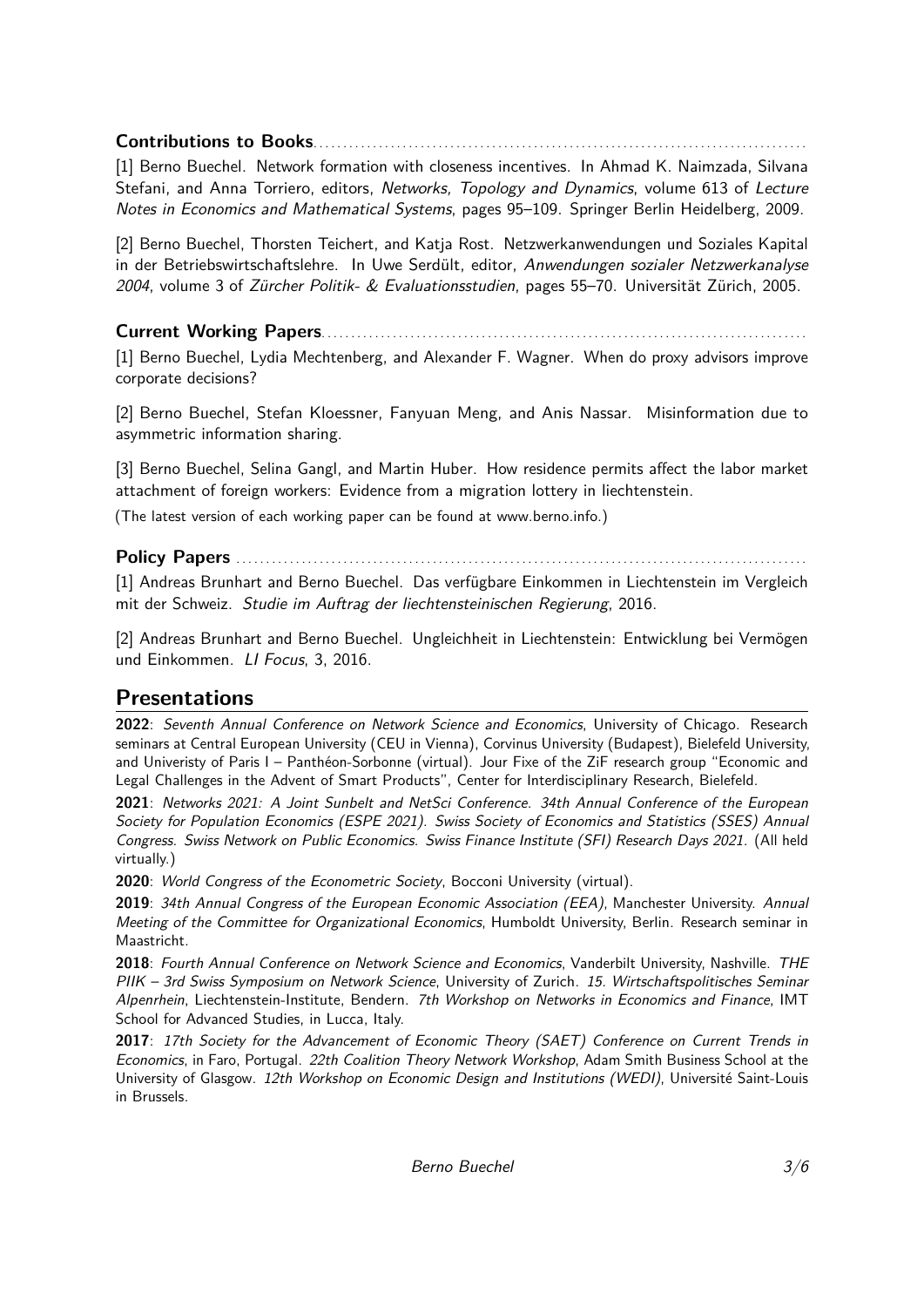**2016**: 21th Coalition Theory Network Workshop, New School of Economics in Moscow. Swiss Theory Day, University of Zurich. Swiss Society of Economics and Statistics (SSES) Annual Congress, Università della Svizzera italiana in Lugano. Research seminars in Moscow (Higher School of Economics) and Marseilles.

**2015**: NSF Network Science in Economics conference: Information Transmission in Networks, Harvard University. Public Economic Theory Conference (PET 15), University of Luxembourg. Lisbon Meetings in Game Theory and Applications, Universidade de Lisboa. Research seminars in Brussels (Université Saint-Louis), Hamburg, St. Gallen, and Stanford.

**2014**: 19th Coalition Theory Network Workshop, Université Saint-Louis in Brussels. Research seminars in Bern, Hamburg, and St. Gallen.

**2013**: ESI Autumn Workshop of Max Planck Institute of Economics, Jena. Verein für Socialpolitik, Annual Congress, University of Düsseldorf. 28th International Sunbelt Social Networks Conference, University of Hamburg. Research seminars in Hamburg, Kiel, and Zürich (ETH).

2012: 4th World Congress of the Game Theory Society (Games 2012), Bilgi University, Istanbul. 8th Spain-Italy-Netherlands Meeting on Game Theory (SING 8), Corvinus University, Budapest. Third International Workshop Models of Influence and Network Theory (MINT3), University of Paris 1 - Panthéon-Sorbonne. Research seminars in Belfast, Hamburg, Leipzig, and Saarbrücken.

**2011**: 7th Spain-Italy-Netherlands Meeting on Game Theory (SING 7), Telecom Paristech. Game Theory and Society, ETH Zürich. Research seminars in Karlsruhe, Saarbrücken, and Hamburg.

**2010**: Conference of the Association for Public Economic Theory (PET 10), Bogaziçi University, Istanbul. Research seminars in Bielefeld, Karlsruhe, and Saarbrücken.

**2009**: European meeting of the Econometric Society (ESEM), Autonoma / Pompeu Fabra Barcelona. 14th Coalition Theory Network Workshop, Maastricht University. Research seminars in Bielefeld, Konstanz, Frankfurt, and Saarbrücken (Max-Planck-Institut f. Informatik).

**2008**: 28th International Sunbelt Social Networks Conference, St. Pete (Florida). Research seminars and workshops in Bielefeld and Paris.

**2007**: Workshop on Networks, Topology and Dynamics (NET 2007), University of Urbino. 6th Workshop on Networks and Sociology: Dynamic Networks, Utrecht University. Research seminars and workshops in Bern, Bielefeld, and Paris.

# **Teaching**

| Supervision of PhD candidates                                                                                               |                               | Anis Nassar, Bénédicte Droz |
|-----------------------------------------------------------------------------------------------------------------------------|-------------------------------|-----------------------------|
| Supervision of Bachelor's and Master's theses                                                                               |                               | $40 +$                      |
|                                                                                                                             |                               |                             |
| Microeconomics I: Lecture                                                                                                   |                               | Fribourg, every Fall        |
| Law & Economics (Ökonomische Analyse des Rechts): Lecture                                                                   |                               | Fribourg, every Spring      |
| <b>Industrial Organization: Lecture</b>                                                                                     |                               | Hamburg                     |
| <b>Game Theory: Lecture</b>                                                                                                 |                               | Hamburg                     |
| Graduate Courses                                                                                                            |                               |                             |
| <b>Advanced Microeconomics: Lecture</b>                                                                                     | Fribourg, every Fall          |                             |
| <b>Digital Economy: Lecture</b>                                                                                             | Fribourg, every second Spring |                             |
| <b>Network Science &amp; Economics: Lecture</b><br>Fribourg, every second Spring; Hamburg; Saarbrücken;<br><b>Bielefeld</b> |                               |                             |
| Social Network Theory and Peer Effects: Seminar joint w. Lydia Mechtenberg                                                  |                               | Hamburg                     |
| The Economics of Strategy (Märkte und Strategien): Lecture                                                                  |                               | Fribourg, every second Fall |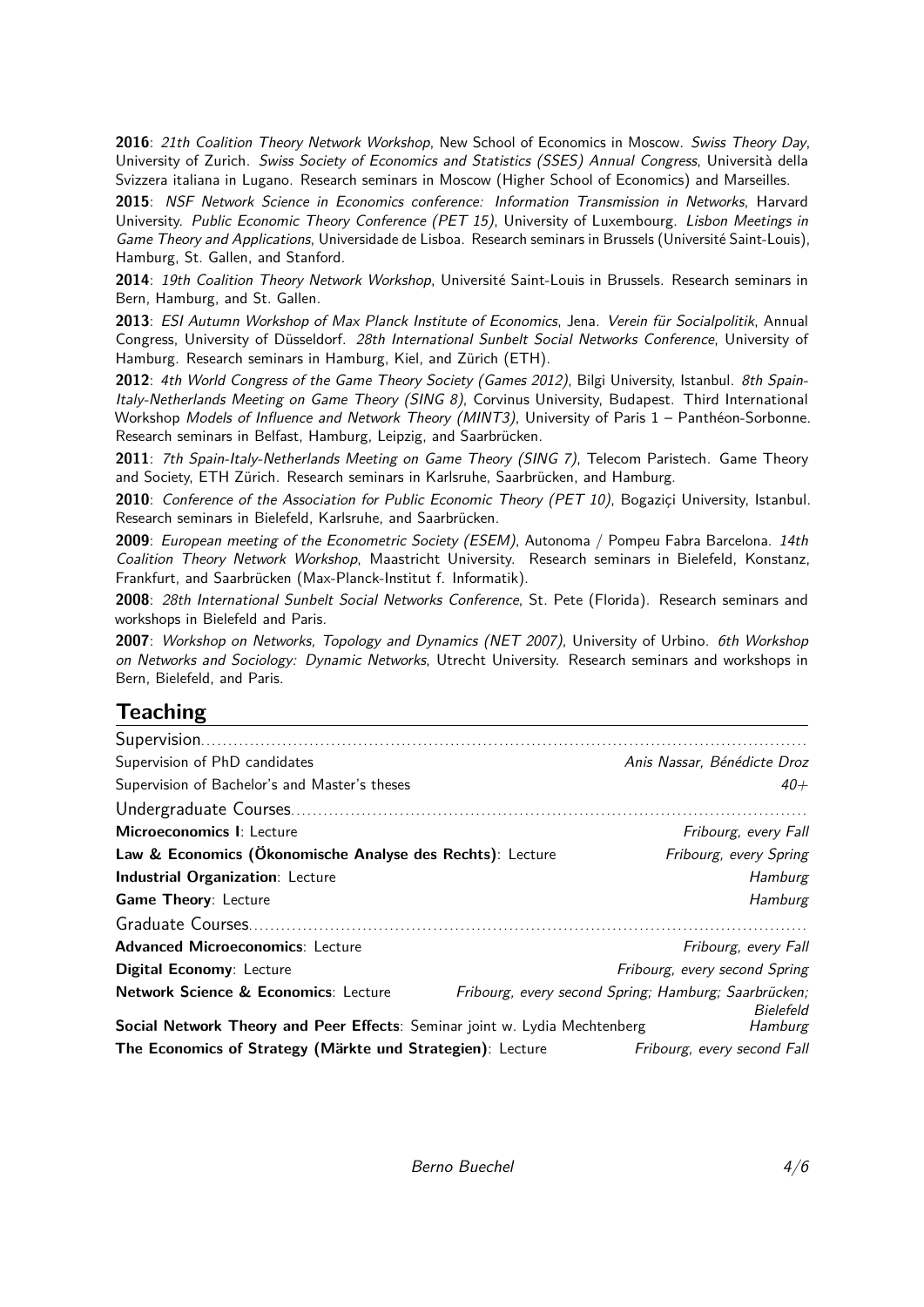# **Other Academic Activities**

### **Refereeing**...............................................................................................................

Dynamic Games and Applications (DGAA), European Journal of Operational Research (EJOR), Experimental Economics, Games, Games and Economic Behavior (GEB), Homo Oeconomicus, International Economic Review (IER), Journal of Economic Behavior and Organization (JEBO), Journal of Economic Dynamics and Control (JEDC), Journal of Economic Theory (JET), Journal of Economics & Management Strategy (JEMS), Journal of Environmental Economics and Management (JEEM), Journal of Economic Psychology, Journal of Institutional and Theoretical Economics (JITE), Journal of Mathematical Economics (JME), Journal of the European Economic Association (JEEA), Journal of Sports Economics, Management Science, Mathematical Social Sciences, Mathematics of Operations Research, Network Science, Networks, PeerJ Computer Science, Operations Research, PLoS ONE, Review of Industrial Organization (RIO), Review of Network Economics, Swiss Journal of Economics and Statistics (SJES), The Economic Journal

### **Memberships (currently)**.........................................................................................

Econometric Society, Swiss Society of Economics and Statistics, Verein für Socialpolitik/Committee for Organizational Economics, ZiF Research Group "Economic and Legal Challenges in the Advent of Smart Products".

#### **Honor & Awards**.....................................................................................................

- o Travel grant of the Fritz Thyssen Foundation to visit the Department of Economics at Stanford University, hosted by Matthew O. Jackson, 2015.
- o Best Poster Award at the Workshop New Developments in Signaling and Game Theory, ETH Zurich, 2012.
- o Nominated to attend the Nobel Laureate Meeting at Lindau, the 4th meeting on economic sciences, 2011.
- o Doctoral fellowship of the German Science Foundation (within the international research training group Economic Behavior and Interaction Models), 2005 – 2008.

#### **Research Visits**........................................................................................................

- <sup>+</sup> Apr 2022: Dep. of Economics, Central European University (Austria/Hungary)
- o Feb, Mar 2015: Dep. of Economics, Stanford University (USA)
- o Oct, Nov 2008: Dep. of Economics, University of Konstanz (Germany)
- o Jul 2007: Dep. of Sociology, Utrecht University (Netherlands)
- <sup>+</sup> Sep 2006 Jun 2007: Sorbonne Economic Center, University Paris I Panthéon-Sorbonne (France)
- o Apr Sep 2004: Howe School of Technology Management, Stevens Institute of Technology, Hoboken (USA)

### **Service to the University**.........................................................................................

- <sup>+</sup> Student Advisor, MSc program in Data Analytics & Economics, University of Fribourg, since 2020.
- <sup>+</sup> Co-Member of the board of the graduate school, School of Economics and Social Sciences, University of Hamburg, 2014–2015.
- o Co-Member of the Ph.D. board of the School of Economics and Social Sciences, University of Hamburg, since 2014–2015.
- o Member of the Ph.D. commission for Economics, University of Hamburg, since 2011–2015.
- o Member of the Ph.D. commission for Economics, Saarland University, 2010–2011.

# **Professional Experience**

**Internships**: io-market AG (E-Business software); Wirtschaft regional (newspaper); Office of Economic Affairs of Liechtenstein (Bureau of Statistics); Carcoustics/AAW AG (automotive industry).